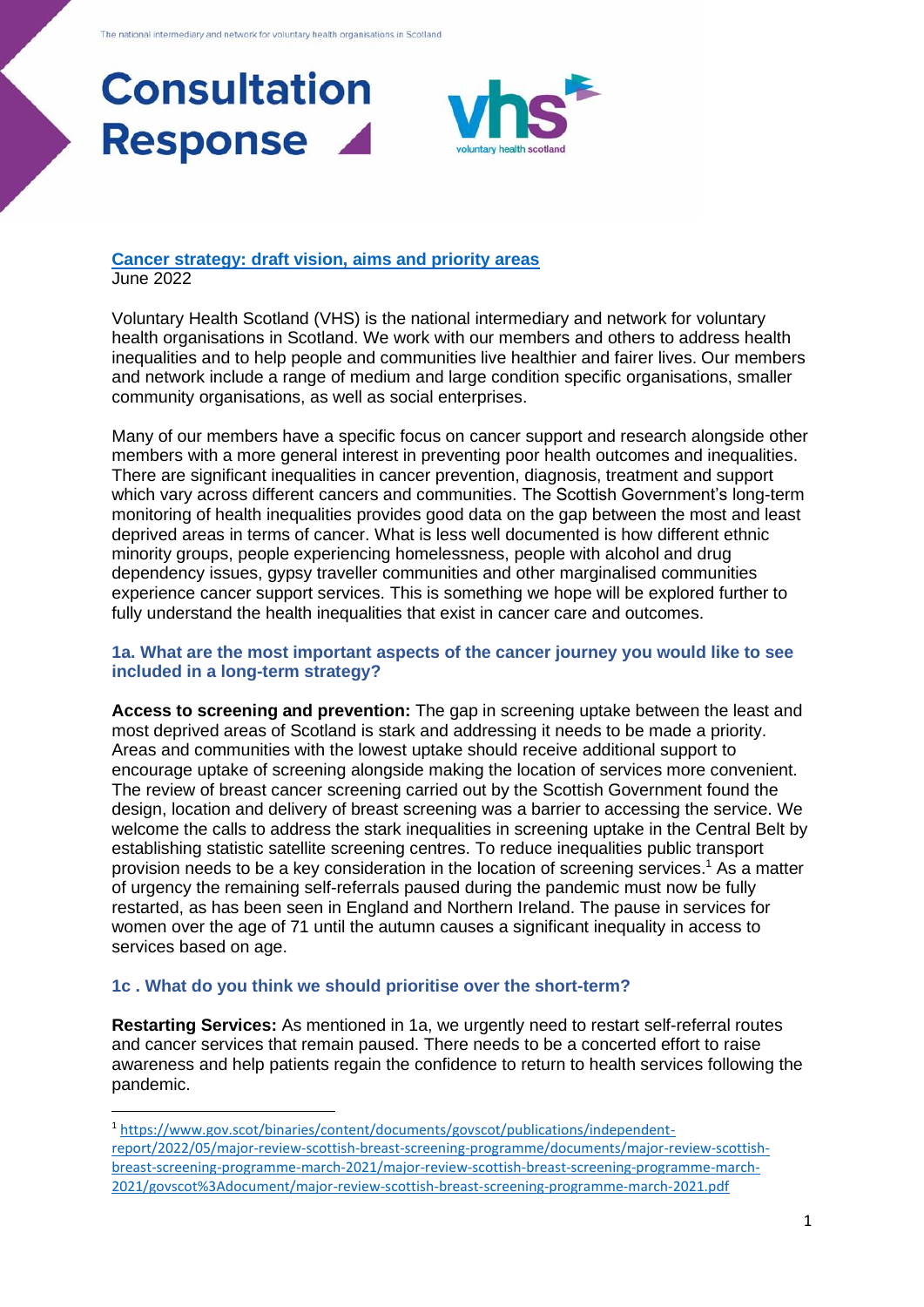**Workforce Strategy:** There have recently been worrying reports on the high cancer diagnoses rate via emergency care.<sup>2</sup> Cancer Research UK (CRUK) has attributed this to staff shortages and the lack of available kit to test and diagnose cancer through the usual routes. While staff shortages are not a quick fix and will require a long-term commitment, CRUK has called urgently for more information on the Workforce Strategy.

**Community Outreach:** Community and voluntary organisations in areas where awareness of cancer symptoms and screening uptake are low should be resourced to empower communities and provide trusted information about risk factors. Community organisations are well placed to improve awareness of screening opportunities and symptoms as a trusted voice in the community. We have seen the third sector plugging the gaps in service provision during the pandemic and establishing ourselves as a trusted partner for health services. People were able to rely on the third sector to adapt while other services were paused. This relationship and trust with communities needs to be harnessed and properly resourced to reach those currently underserved in health.

## **2a. Do you agree with the proposal for a 10-year strategy**?

*The options considered for this new strategy are: i. Extending or renewing the current recovery plan taking into account the ongoing impacts of the COVID-19 pandemic. ii. A 5-year strategic plan to indicate that the short-term recovery plan was interim and that we are shifting back to a more normal approach. iii. A longer-term strategy with short-term action plans which will evolve with changing landscape but remain consistent with the overarching ambitions.*

We agree a long-term ambition with flexibility built in would be the best approach. This will allow for the longer-term challenges in services such as staff shortages to be addressed beyond parliamentary cycles, while also allowing for agility as services recover from the pandemic.

Public Health Scotland has highlighted the impact of under-diagnoses during the pandemic. It notes some cancers saw greater inequalities in under-diagnoses than others. For example, lung cancer diagnoses fell by 12% in people from the most deprived areas and by 5% in the least deprived areas.<sup>3</sup> This highlights the need for a significant campaign to address underdiagnoses, highlight symptoms and enable people to reengage with health services.

## **3a. Do you agree with this vision?**

## **"***A compassionate and consistent cancer service, that provides improved support, outcomes and survival for people at risk of, and affected by, cancer in Scotland***"**

Yes, however we would suggest rephrasing slightly to "*A compassionate and consistent cancer service, that provides improved support, outcomes and survival for all people at risk of, and affected by, cancer in Scotland."* 

This would incorporate the strategy's ambitions to tackle health inequalities by recognising the need to make a determined effort to reach everyone. We believe this slight change in wording communicates the need for a more ambitious approach and recognises the inequalities which are currently experienced across services and in outcomes. This would set the tone and ambition to reach those marginalised communities sometimes described as

<sup>2</sup> <https://healthandcare.scot/default.asp?page=story&story=3062>

<sup>3</sup> <https://publichealthscotland.scot/media/12645/2022-04-12-cancer-incidence-report.pdf>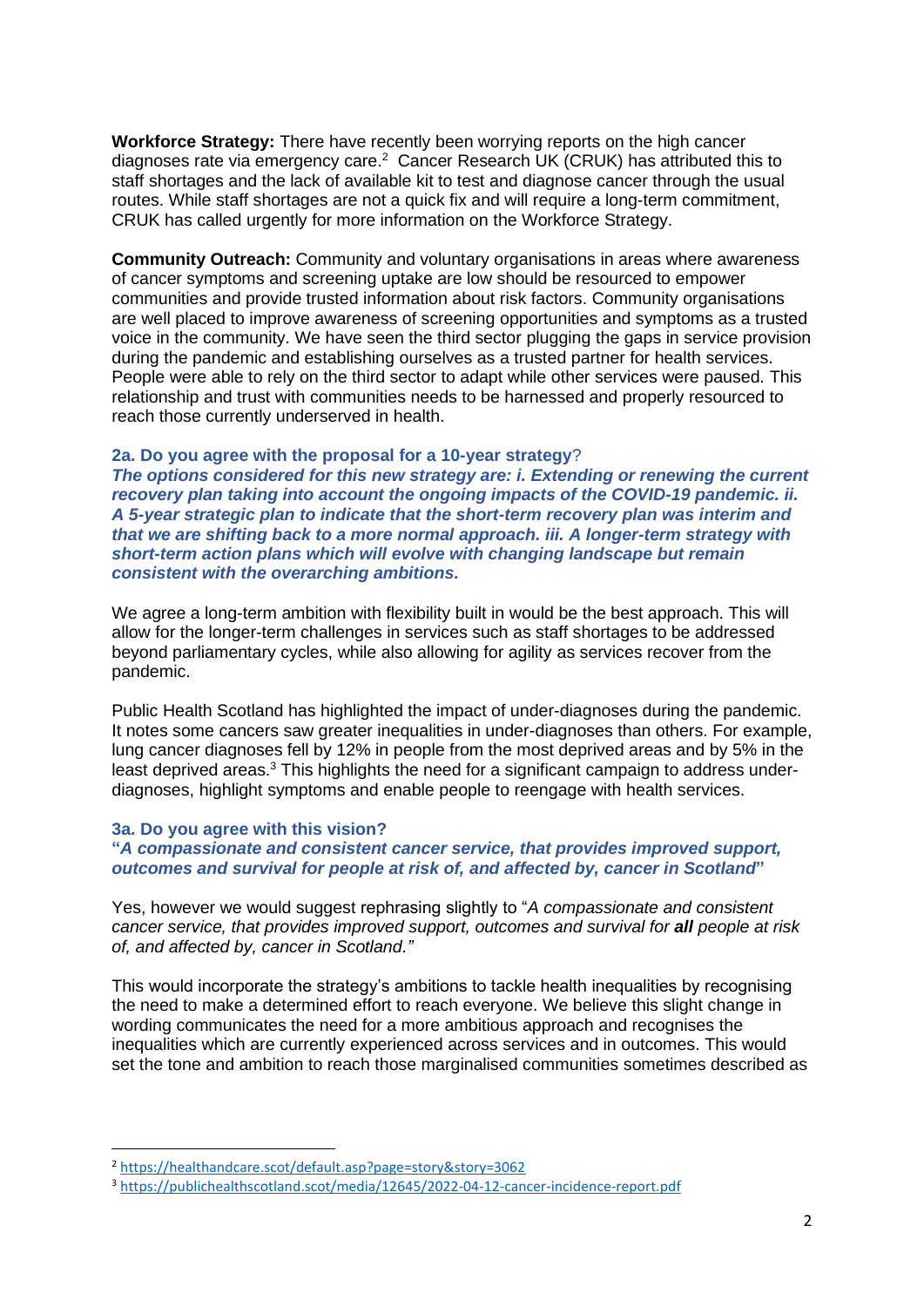"missing in health".<sup>4</sup> Equitable access to cancer services should be at the heart of the strategy and we welcome the prominence that compassion is given in this vision.

## **Do you agree with these goals?**

**The Aims of the strategy set out more-specific goals that we will prioritise and that we can measure. Our proposed aims are:**

- **1. Slowing down the increasing incidence of cancer**
- **2. Earlier stage at diagnosis**
- **3. Shorter time to treatment**
- **4. Lower recurrence rates**
- **5. Higher survival rates**
- **6. High quality, consistent experience of the health service for people affected by cancer**
- **7. An enabling environment for research and innovation in diagnosis and treatment**
- **8. Reduced inequalities in all these areas**

Yes, and we would especially stress the importance of reducing inequalities in all these areas. Taking a human rights approach to health and supporting people to realise their right to health would also help reduce inequalities by breaking down stigma and discrimination and improving access and trust. The inequalities in cancer incidence, diagnosis, treatment, survival and services have been well documented by Public Health Scotland (PHS), the Scottish Government and third sector experts. Of people in the 45-74 year age group, those living in Scotland's most deprived areas were more than twice as likely to die of cancer than those in the least deprived areas (573.7 deaths per 100,000 population compared to 220.0 per 100,000 population, in 2020).<sup>5</sup> There is a slight time lag in the data we have available on cancer incidence, but the inequalities between the most and least deprived populations are clear.

The research and innovation environment sometimes receives less attention in terms of reducing inequalities. Inequality in access to research grants and funding must also be tackled. It is important that diversity data on grant funding is collected so that systemic issues of underrepresentation in research can be addressed. Without a diverse scientific and research community we cannot expect to tackle inequalities. CRUK published an examination of equality in its grant giving which provided an insight into the importance of data collection and the gaps in the research environment.<sup>6</sup> More recently CRUK highlighted the importance of diversity in STEM and its approach to Equality, Diversity and Inclusion.<sup>7</sup>

## **5a. Do you agree with these principles?**

**It is important to agree Principles that will underpin a future cancer strategy and guide our planning for and conducting future cancer services. These should reflect the values that we think are important in ensuring the best outcomes. Our proposed principles are:**

- **putting patients at the centre of our approach**
- **actively involve communities and users of services**
- **be inclusive**
- **provide high quality, compassionate care**
- **ensure services are sustainable**
- **collaborate across all sectors**

<sup>4</sup>[https://elearning.rcgp.org.uk/pluginfile.php/149461/mod\\_page/content/46/Missingness%20in%20health%20](https://elearning.rcgp.org.uk/pluginfile.php/149461/mod_page/content/46/Missingness%20in%20health%20care-%20a%20%E2%80%98new%20normal%E2%80%99%20is%20not%20a%20level%20playing%20field.pdf) [care-%20a%20%E2%80%98new%20normal%E2%80%99%20is%20not%20a%20level%20playing%20field.pdf](https://elearning.rcgp.org.uk/pluginfile.php/149461/mod_page/content/46/Missingness%20in%20health%20care-%20a%20%E2%80%98new%20normal%E2%80%99%20is%20not%20a%20level%20playing%20field.pdf)

<sup>5</sup> <https://www.gov.scot/publications/long-term-monitoring-health-inequalities-march-2022-report/pages/12/>

<sup>6</sup> <https://news.cancerresearchuk.org/2021/02/25/examining-equality-in-our-grant-giving/>

<sup>7</sup> <https://news.cancerresearchuk.org/2022/03/03/why-diversity-in-stem-is-vital-to-cancer-research/>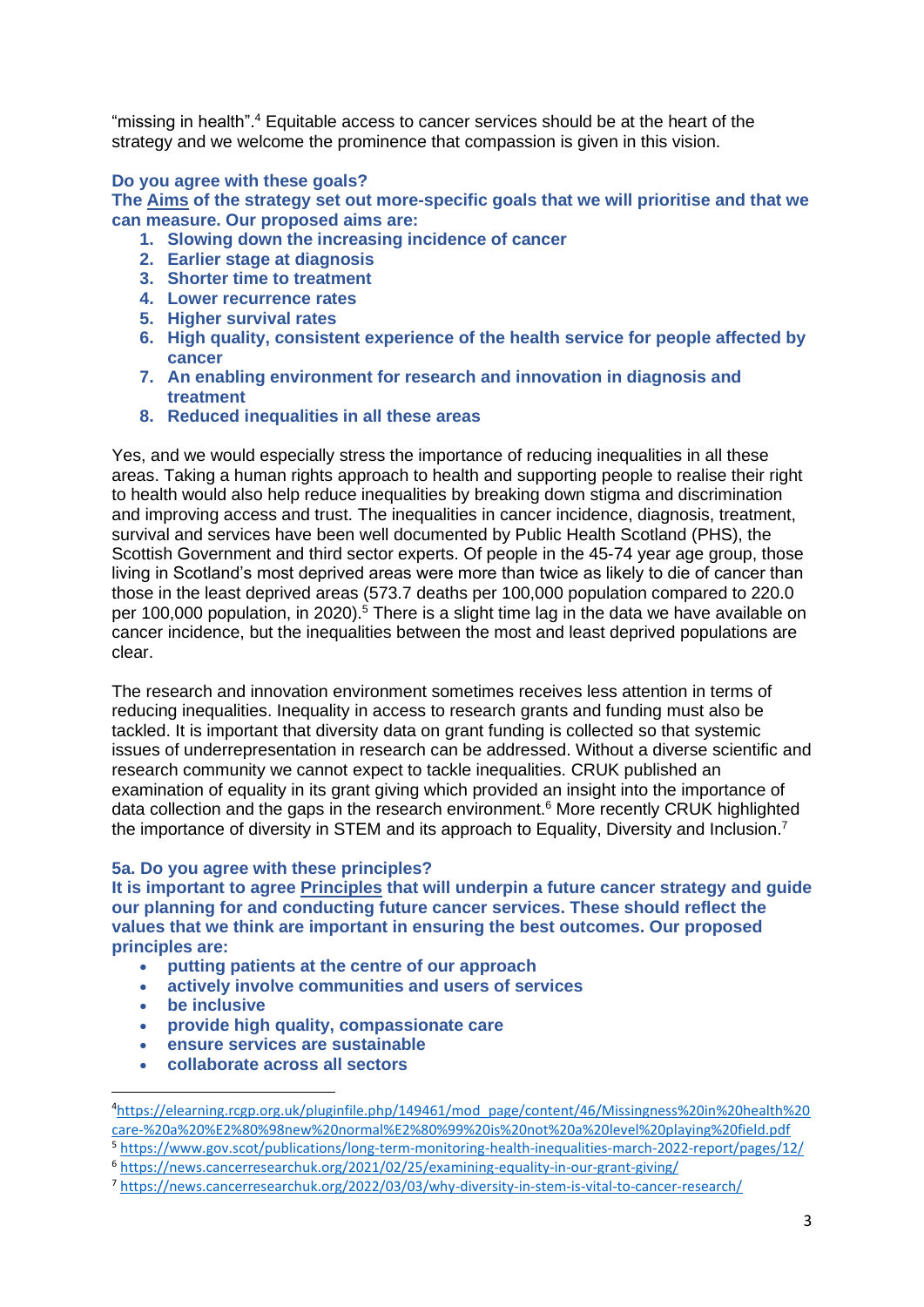- **use an evidence-based approach and make the best use of emerging data/research/technology**
- **strive for consistency through a 'Once for Scotland' approach**

Yes, especially actively involving communities and service users in future planning. Communities, be that geographical or patient communities, are not a homogenous group and for that reason services and support must be as person-centred as possible. Involving service users is important, as no one person can speak for a community.

Collaboration across all sectors is also vital, at Voluntary Health Scotland we argue that tackling health inequalities should be "everybody's business". However, collaboration with the third sector must be met with sustainable long-term funding as organisations are routinely already operating at capacity following the pandemic. Third sector and community organisations have a vital role to play in prevention, supporting patients and in the delivery of palliative care, we are trusted in our communities and should be resourced to tailor support for communities.

**We are proposing that the following themes are used consistently in the overarching strategy and 3 year action plans:**

- **Person-centred care**
- **Prevention**
- **Timely access to care**
- **High quality care**
- **Safe, effective treatments**
- **Improving quality of life and wellbeing**
- **Data, technology and measurement**
- **Outcomes**

We believe "reducing inequalities" should also be a theme to embed this consistently across the overarching strategy and subsequent action plans. Inequalities are mentioned in other aspects of the strategy; however, this is a notable omission in the overarching themes. Tackling health inequalities should be a golden thread throughout the strategy. Taking an approach of proportionate universalism and active outreach in service design would make services universally available while also increasing the intensity proportionate to the degree of need in communities.<sup>8</sup> This would go some way to reaching those often "missing in health", who are less likely to take up the screening offer or engage with NHS services for a multitude of reasons. The inverse care law is the perverse relationship between the need for health care and its actual utilisation. In other words, those who most need medical care are least likely to receive it. Conversely, those with least need of health care tend to use health services more and more effectively. Taking an approach of proportionate universalism would go some way to reaching the people at the sharp end of the inverse care who are less likely to be engaging with services despite their needs.

**8a. In your experience, what actions do you think would be most effective for helping to stop people getting cancer, and reducing inequalities in cancer incidence? We propose to look at Prevention in relation to risk factors for cancer that can be modified at the population level and at the individual level. We are considering, for example:**

- **alcohol minimum unit pricing,**
- **smoke-free zones,**
- **restricting promotion and advertising of foods high in fats, sugar and salt,**

<sup>8</sup>[http://www.healthscotland.com/documents/24296.aspx#:~:text=Proportionate%20universalism%20is%20the](http://www.healthscotland.com/documents/24296.aspx#:~:text=Proportionate%20universalism%20is%20the%20resourcing,the%20level%20of%20presenting%20need) [%20resourcing,the%20level%20of%20presenting%20need.](http://www.healthscotland.com/documents/24296.aspx#:~:text=Proportionate%20universalism%20is%20the%20resourcing,the%20level%20of%20presenting%20need)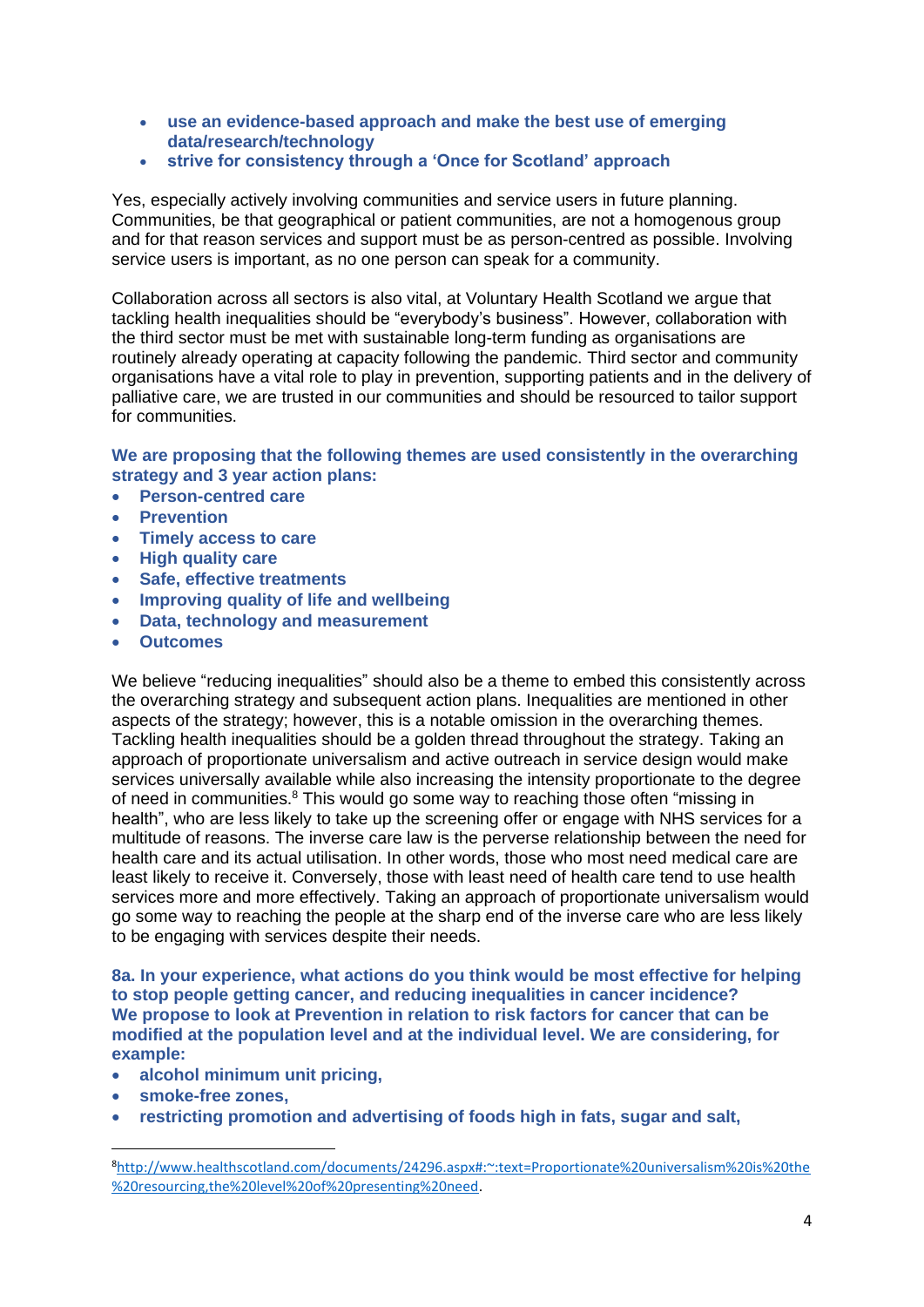- **mandatory calorie labelling,**
- **raising awareness of weight management services,**
- **healthy eating advice,**
- **smoke cessation services.**

Many of the current suggestions for prevention put the onus on the individual as opposed to bringing down barriers to good health. We believe there is a role for encouraging people to make healthier choices. However, this must be coupled with removing barriers to good health. The role of obesogenic environments and the availability of healthy food options need to be considered as a major barrier to effective prevention. We need to be thinking about the availability of affordable and healthy food for families in their local communities. The built environment has a significant role to play in this as evidenced in Voluntary Health Scotland's response to the National Planning Framework 4 consultation.<sup>9</sup> Prevention in health policy needs to be far more ambitious and all encompassing. It should consider access to good food, opportunities for exercise and active travel alongside accessible services to aid prevention.

There needs to be a significant shift in the narrative from blaming individuals for poor lifestyle choices, which is stigmatising, and instead enabling people to live healthier lives regardless of income, race, gender or background. The NCD Prevention Coalition Scotland report highlighted that while "interventions focused on individual action can work in certain circumstances, it has been shown that they are less effective amongst those with low health literacy and within more deprived groups, sometimes exacerbating inequalities in the health of Scotland's communities."<sup>10</sup> The poorest fifth of UK households would need to spend 40% of their disposable income on food in comparison to 7% for those in the least deprived quintile, to meet the Eatwell Guide.<sup>11</sup> Tackling obesity must be central to prevention and access to healthy food is key to this. Implement the remaining recommendations from the NCD Coalition should also prioritised.

Currently the actions in this section of the strategy do not hit the right tone and are in danger of stigmatising individuals and exacerbating inequalities. At present they largely ignore the barriers some people face in making healthier choices such as poverty, accessibility of services and the obesogenic environment. An effective prevention strategy that seeks to tackle inequalities needs to enable people to access good food, services and housing. We believe producing healthy eating advice is not the problem, the problem is families on low incomes can't afford good food.

### **10a. Do you agree with these areas of focus for high quality care? Under High quality care, we want to think about actions outside of direct treatment that affect the care given to those affected by cancer. We are considering:**

- **Workforce (thinking, for example, about requirements and modelling for oncology and other workforce, including specialist nurses; leadership)**
- **Service delivery (thinking about national, regional and local services; flexible use of workforce; role of cancer network; strategic alliances and working across health boards, for example)**
- **Inequalities (thinking about how to make sure everyone is included, and targeting those who may be at a disadvantage)**
- **Accessibility (breaking down barriers such as geographical, cultural or language)**

<sup>9</sup><https://vhscotland.org.uk/consultation-response-draft-national-planning-framework-4/>

<sup>10</sup> [https://diabetes-resources-production.s3.eu-west-1.amazonaws.com/resources-s3/public/2020-](https://diabetes-resources-production.s3.eu-west-1.amazonaws.com/resources-s3/public/2020-09/NCD%20Prevention%20Scotland%20Report.pdf) [09/NCD%20Prevention%20Scotland%20Report.pdf](https://diabetes-resources-production.s3.eu-west-1.amazonaws.com/resources-s3/public/2020-09/NCD%20Prevention%20Scotland%20Report.pdf)

<sup>11</sup> <https://foodfoundation.org.uk/sites/default/files/2021-10/FF-Broken-Plate-2021.pdf>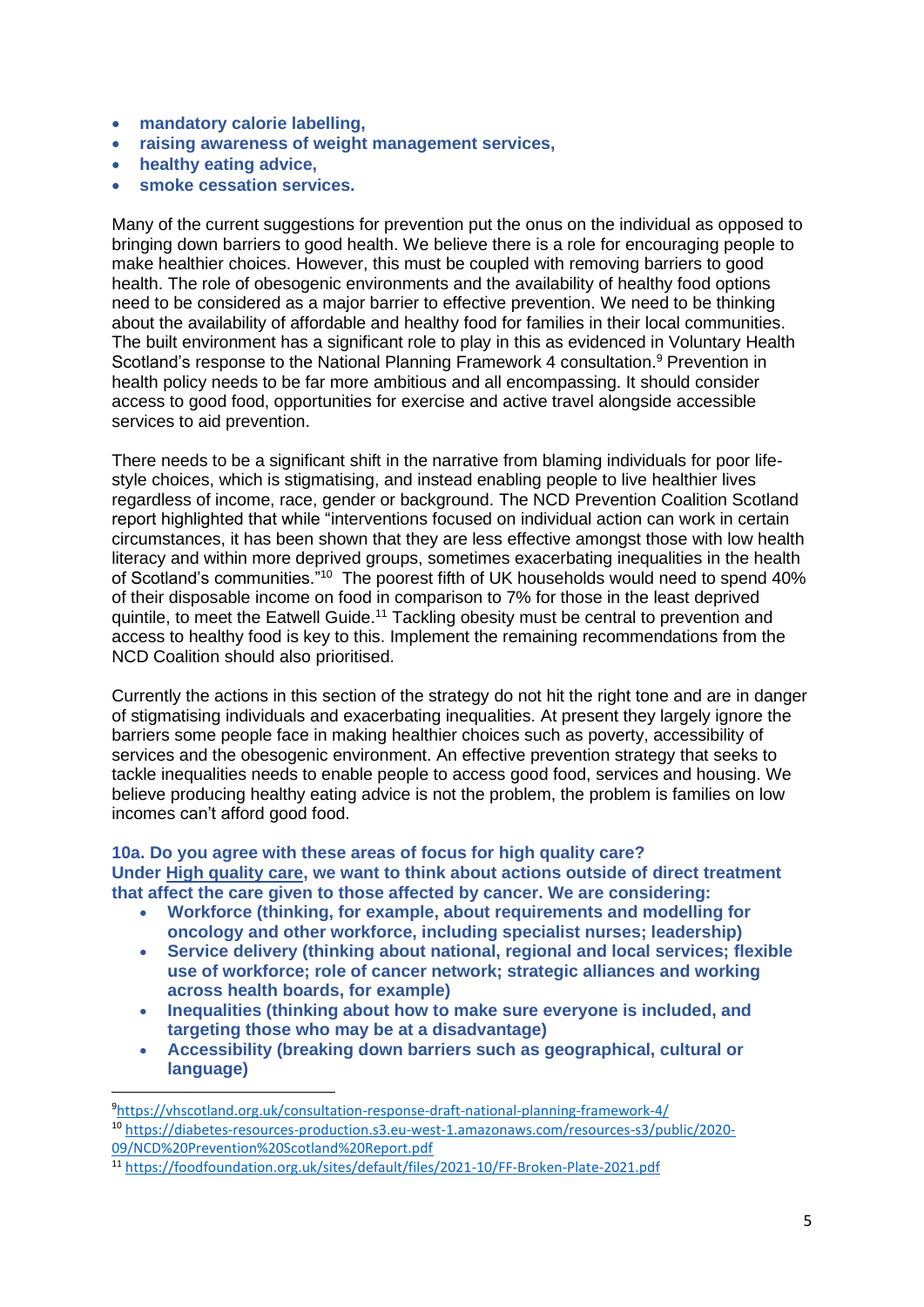## • **Integrated support services between NHS and Third Sector**

We welcome the focus on integrated support services between NHS and third sector. We hope this will include addressing barriers in data sharing and patient referrals. The third sector must also receive long-term funding to enable sustainable service delivery. Third sector and voluntary organisations play an important role in providing emotional, informative and practical support for people who receive a cancer diagnosis. Another key recommendation from the Scottish Government review of breast cancer screening services was the need to improve patient support networks, which the third sector is well placed to do. Organisations such as Cancer Support Scotland play a crucial role in holistically supporting the wellbeing of those affected by cancer.

Accessibility as a key area of focus is also welcome. We hope that the inclusion of language also covers alternative accessible communication. RNIB highlighted in their response to the Health, Social Care & Sport Committee Health Inequalities Inquiry that requests for accessible formats are not being correctly managed or not logged centrally to enable consistency. Information online, by phone and through the post all need to be accessible to the recipient. RNIB notes the "effects of not receiving information in a preferred and accessible reading format should not be underestimated. This is leading to people with sight loss feeling unable to take control of their own health needs whilst their patient confidentiality can be compromised."<sup>12</sup>

With regards to inequalities, we agree that targeting those who may be at a disadvantage is key. This is where the role of assertive outreach and proportionate universalism are vital in reaching out to communities currently underserved or missing in health.

# **12a. Do you agree with these areas of focus for quality of life and wellbeing? Under Improving quality of life and wellbeing, we are considering:**

- **Prehabilitation and rehabilitation**
- **Psychological support**
- **Patient pathways (including quality of care, waiting times, less survivable cancers)**
- **Palliative medicine, Best Supportive Care and End of Life care**
- **Support to family/carers**

#### Yes.

## **13a. Do you agree with these areas of focus for data, technology and measurement?**

Yes. Our only reservation is we would want to avoid e-health ever being the only option for patients. Digital poverty and literacy are significant concerns for us in terms of access to services such as NHS Near Me. Additionally, some people do not have privacy at home to participate in Near Me video consulting, this risks people disengaging with services if they are not offered the option of "in-person" consultations. We would support a flexible patientcentred approach which offers both "in-person" and online appointments when appropriate.

**15a. What would you like to see an Earlier Diagnosis Vision achieve? Think ahead to the next 10 years, think big picture – what change(s) should we be aiming to influence when it comes to earlier cancer diagnosis? Consider access to care/cancer screening/primary care/diagnostics and awareness of cancer signs and symptoms.**

 $12$ [https://yourviews.parliament.scot/health/health\\_inequalities/consultation/view\\_respondent?\\_b\\_index=0&u](https://yourviews.parliament.scot/health/health_inequalities/consultation/view_respondent?_b_index=0&uuId=1056161353) [uId=1056161353](https://yourviews.parliament.scot/health/health_inequalities/consultation/view_respondent?_b_index=0&uuId=1056161353)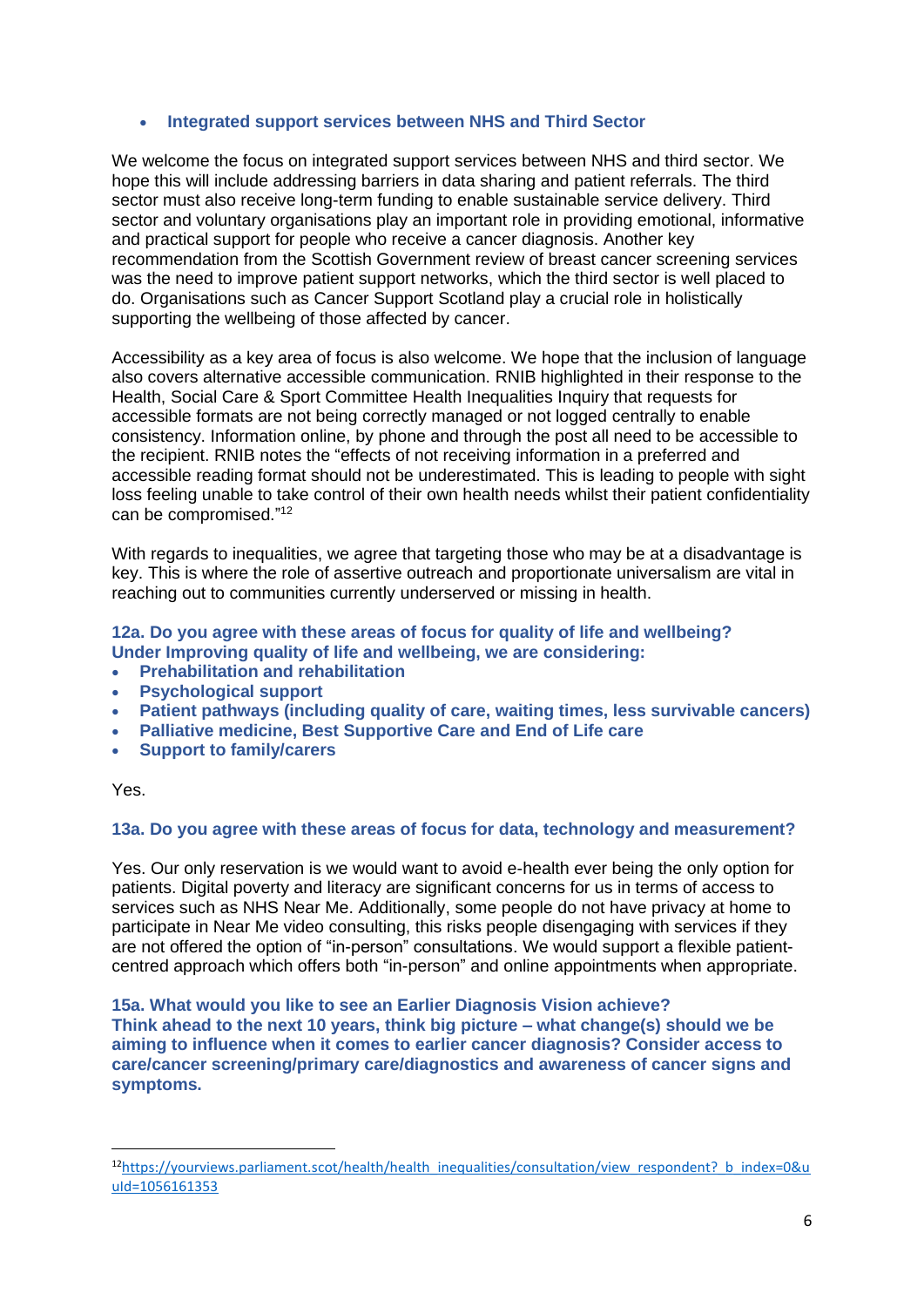We would like to see assertive outreach coupled with proportionate universalism in bringing screening programmes to communities currently underserved in health. In terms of increasing awareness of signs and symptoms a collaborative approach should be taken with community organisations and leaders as trusted voices in the areas they support. Microgrants could be provided for community organisations to host pop-up information events, signposting to screening services, providing individuals with travel support or accompanying them to screening appointments. This would also help in reducing the stigma associated with accessing services for some communities.

#### **16a. In your experience, are there aspects of cancer diagnosis, treatment or care that affect people from marginalised groups differently? If there are negative effects, what could be done to prevent this happening?**

Our response to this consultation is focused on the inequalities in cancer services and outcomes, including for marginalised communities. Please refer to the previous answers to questions for further details on this. Voluntary Health Scotland is part of the Inclusion Health Partnership which published a report on understanding the lived experience of COVID-19 for marginalised communities. This report found the pandemic had a significant impact on access to statutory services for marginalised communities. It made multiple recommendations on how service design and delivery could enable marginalised groups to access services. The lived experience of people from marginalised communities should be proactively sought to inform the design and development of services. To ensure that services meet their needs and that barriers to access are identified and addressed for those who experience stigma and exclusion.<sup>13</sup>

The NHS Race & Health Observatory's Ethnic Inequalities in Healthcare rapid evidence review also documents some of the stigma and discrimination people face in accessing services.<sup>14</sup> For example, the report highlights a systematic review of what affects ethnic minority (Black African, White Irish, and South Asian) people's access to genetic cancer services, it found that there was low awareness of these services amongst these groups. Additionally, White patients were more likely to be referred to genetic services and this may have been due to variation in the use of family history screening questionnaires in primary care. In the review, it was found that South Asian people who did not speak English felt interpreters were making decisions on their behalf, or selectively choosing what information to translate for them.

There is a significant need for greater workforce training, better health literacy and education (including education for communities) in understanding of the needs of specific minority ethnic communities, including their risk of particular cancers. There also needs to be recognition that ethnic minorities are not a homogenous group. This goes beyond ensuring literature is in different languages, we need a much deeper understanding of the different health care experiences of all minority groups and how needs differ from each other. We also need better data on cancer and ethnicity to better monitor progress to tackle health inequalities over time.

People with disabilities face a particular challenge in accessing services in terms of physically being able to access venues and with regards to accessible communication. Moreover, screening can be a very distressing experience for people with learning disabilities. There must be support available for people with learning disabilities in accessing information and services in a way that best suits their needs. Services need to be co-

<sup>13</sup> [https://vhscotland.org.uk/wp-content/uploads/2022/02/Summary-Report\\_-Lived-experience-of-COVID-19](https://vhscotland.org.uk/wp-content/uploads/2022/02/Summary-Report_-Lived-experience-of-COVID-19-for-marginalised-communities.pdf) [for-marginalised-communities.pdf](https://vhscotland.org.uk/wp-content/uploads/2022/02/Summary-Report_-Lived-experience-of-COVID-19-for-marginalised-communities.pdf)

<sup>14</sup> [https://www.nhsrho.org/wp-content/uploads/2022/02/RHO-Rapid-Review-Final-Report\\_v.7.pdf](https://www.nhsrho.org/wp-content/uploads/2022/02/RHO-Rapid-Review-Final-Report_v.7.pdf)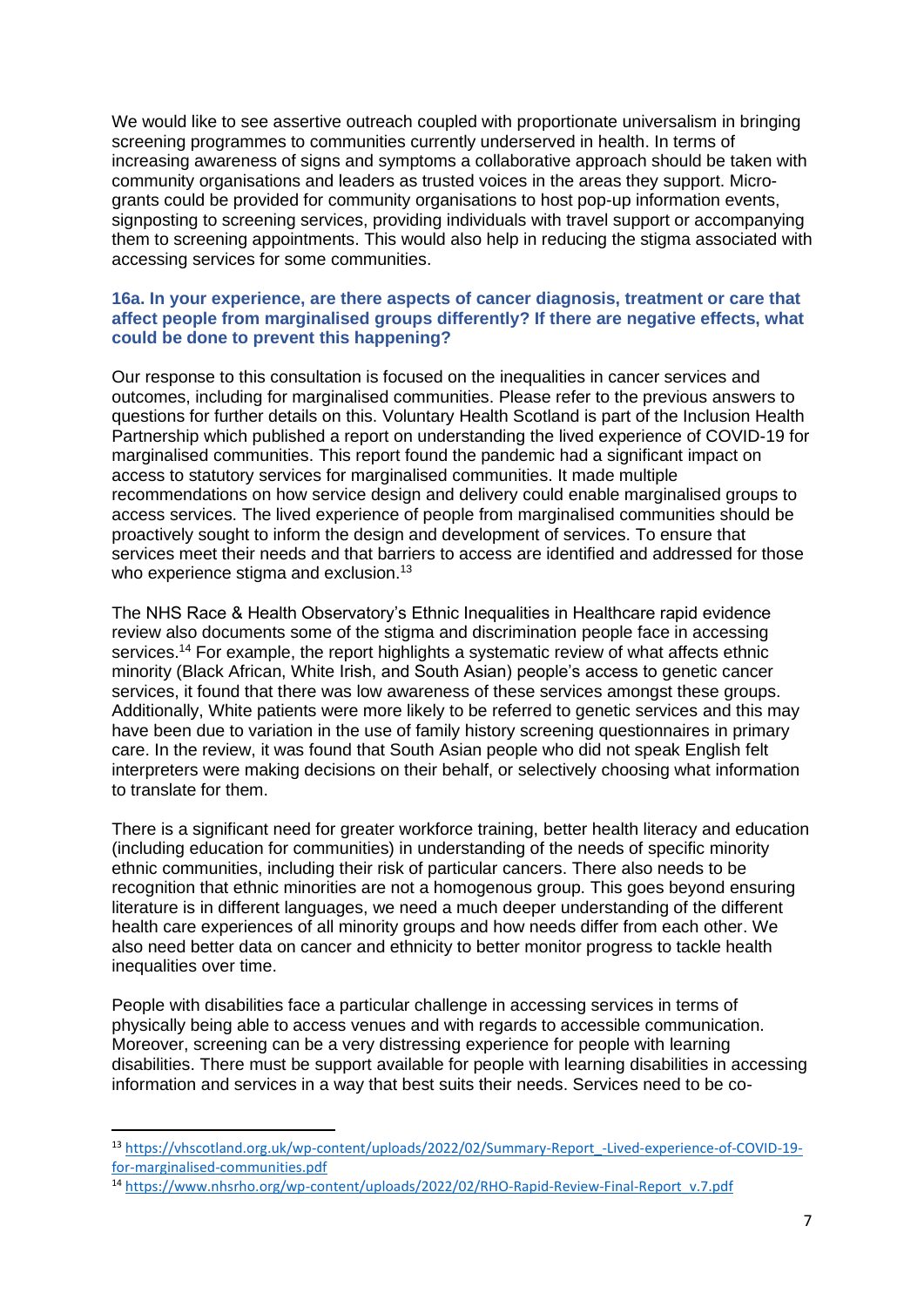designed with service-users for this reason, as they are best placed to identify barriers to access.

Intersectionality also needs be factored in, as most people have intersecting identities which impact their engagement, access and experience of services in different ways. This should encompass issues such as disability, age, ethnicity, gender identity, mental health, sexuality and immigration status. For example, a female refugee who is gay faces multiple barriers in accessing screening services due to these intersecting identities. She may have experienced stigma in health services and may not fully realise her right to health due to fear of services communicating with the Home Office. This is why implementing a human rightsbased approach to health is crucial and why training for health care professionals on these issues is needed.

Language is noted as a key consideration in terms of accessibility in this strategy. This needs to include translated materials, interpreter support, alternative formats, easy read formats and non-stigmatising language. Moreover, these formats must be made available at the same time as standard texts, as otherwise people can be left to source information from other sources which leads to misinformation and disengaging with services.

## **16b. Similarly, is how we manage cancer different for people from higher or lower income households? What could be done to do this better?**

A cancer diagnosis comes with a significant financial burden. More support and targeted interventions are needed for people from lower income households. The financial hit as a result of a cancer diagnosis can come from an array of extra and often unexpected needs, as well as a drop in earnings if people are less able to work. Macmillan Cancer Support highlights that around one in two people with cancer in Scotland see an increase in day-today living costs (47%), with one in four experiencing extra costs of travelling to and from their appointments (26%) and one in five (19%) seeing their household fuel bills rise.<sup>15</sup> Macmillan Cancer Support provides a support line and welfare benefits service teams which help people access the support they are entitled to. Clinical teams should be signposting to this kind of support, so no one is left trying to navigate the social security system alone while dealing with a cancer diagnosis. This support must also be sustainably resourced to cope with increased referrals.

Macmillan Cancer Support also highlights the importance of personalised care, based as close to the patients' neighbourhood as possible as a key approach to tackling health inequalities. The Macmillan/Scottish Government partnership involves a link worker meeting people in their community to do an "holistic needs assessment" of their financial and wider social needs during and after treatment. This involves assessments for welfare support as well as adapted housing needs, carers assessments, mobility needs and a whole range of issues. This helps tackle the whole other range of non-medical issues thrown up by a diagnosis of cancer that need to be dealt with closer to the ground to reduce health inequalities. Macmillan link workers are at the heart of linking NHS patients into local support services.<sup>16</sup>

<sup>15</sup>https://yourviews.parliament.scot/health/health\_inequalities/consultation/view\_respondent? b\_index=0&u [uId=719886107](https://yourviews.parliament.scot/health/health_inequalities/consultation/view_respondent?_b_index=0&uuId=719886107)

<sup>&</sup>lt;sup>16</sup>[https://yourviews.parliament.scot/health/health\\_inequalities/consultation/view\\_respondent?\\_b\\_index=0&u](https://yourviews.parliament.scot/health/health_inequalities/consultation/view_respondent?_b_index=0&uuId=719886107) [uId=719886107](https://yourviews.parliament.scot/health/health_inequalities/consultation/view_respondent?_b_index=0&uuId=719886107)